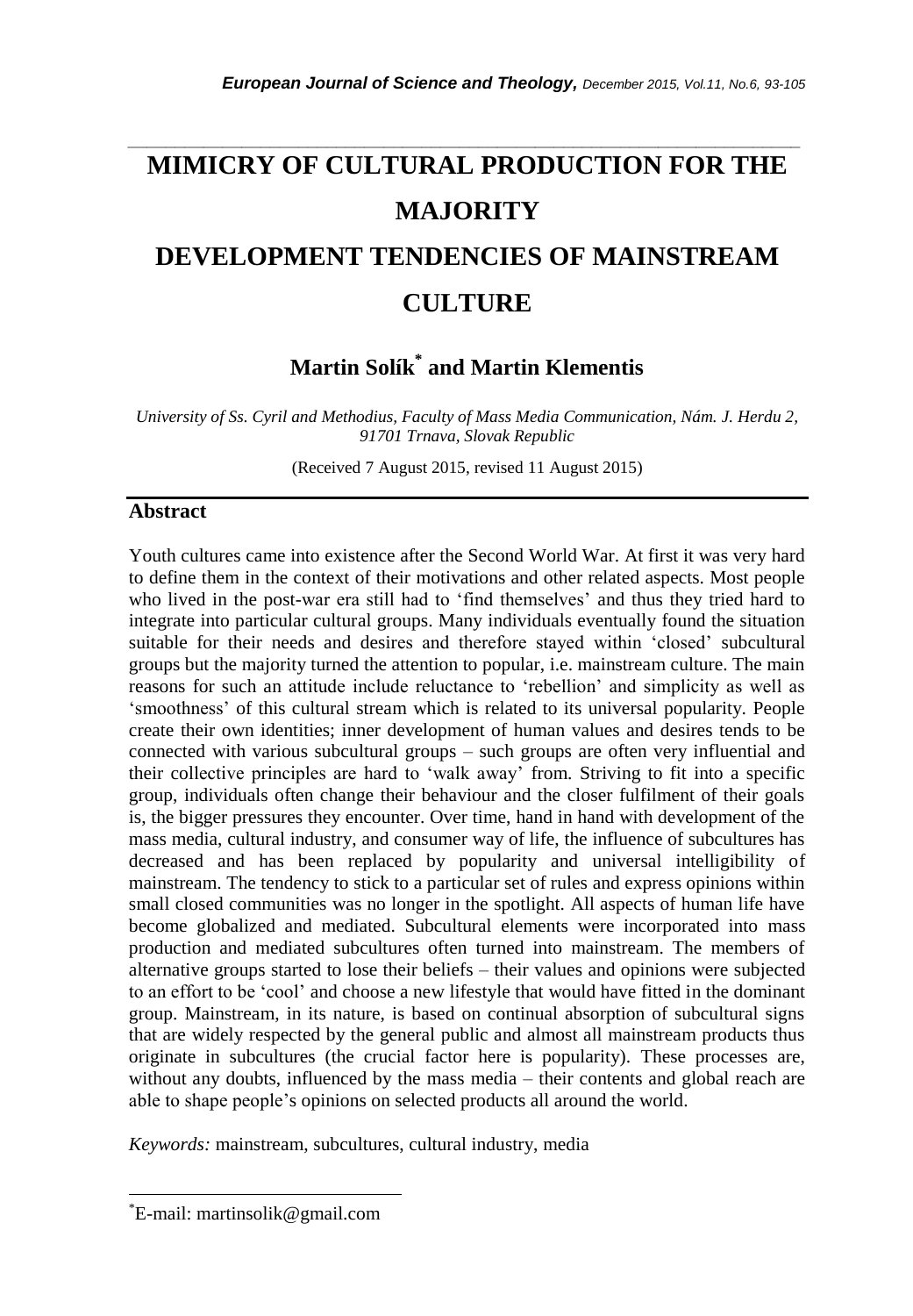# **1. Introduction**

Non-existent boundaries between mainstream and subculture are associated with the fact that mainstream purposefully exploits popular subcultural forms. Subcultures are therefore the "living water" of mainstream and cultural industry as a whole – the source of their ideas and innovations that are later transformed into potentially popular commercial products. By applying these procedures, mainstream binds people together to create dominant culture that bears selected subcultural signs. As a result, these cultural signs naturally lose their specifics and boundaries based on 'otherness' and diversity. Mainstream cannot function without subcultures and subcultures cannot exist without mainstream. These groups 'live at the expense of each other' – mainstream generates financial profit and subcultures' profit is related to a variety of opinions. Mainstream is an environment created by people themselves. It integrates all values, beliefs, products, lifestyles or opinions that are popular with the general public and widely accepted. Mainstream products and activities include and "unite" the greatest possible amount of people who are willing to invest their efforts and financial resources to acquire these products and activities and/or to make sure they 'survive'. Commercialization of subcultures is an established process which cannot be stopped because the dominant society would otherwise lose the access to products and entertainment sources that satisfy intrinsic needs and desires of the people; it is, at least in terms of the nature of contemporary society and culture, unacceptable.

#### **2. Development of mainstream culture**

Increased popularity of cultural phenomena such as youth cultures, subcultures, and mainstream as well as general academic interest in related topics and discourse were the issues discussed by British cultural studies in the second half of  $20<sup>th</sup>$  century, mainly by Centre for Contemporary Cultural Studies (CCCS) and Manchester Institute of Popular Culture (MIPC). Whilst the first mentioned institution discussed mainstream as an opposite of subcultures, Manchester Institute of Popular Culture established a new scientific discipline, so called popular culture studies that introduced a new concept of club culture. MIPC"s main fields of interest were related to popular music, clubbing (going to the clubs) and formation of "global youth" that functioned as a substitution for closed subcultures. The most influential authors who dealt with mainstream youth culture were Dick Hebdige (CCCS) and Sarah Thornton and Andy Bennett affiliated with MIPC. Dick Hebdige defines the term "dominant mainstream culture' mostly as a symbol of parental generation [1]; Sarah Thornton [2] and Andy Bennett [3] understand the term also in the context of youth generation. All three authors, however, write about this conflict between generations which manifests itself at inter-generational level; Thornton and Bennett also take into account intra-generational level.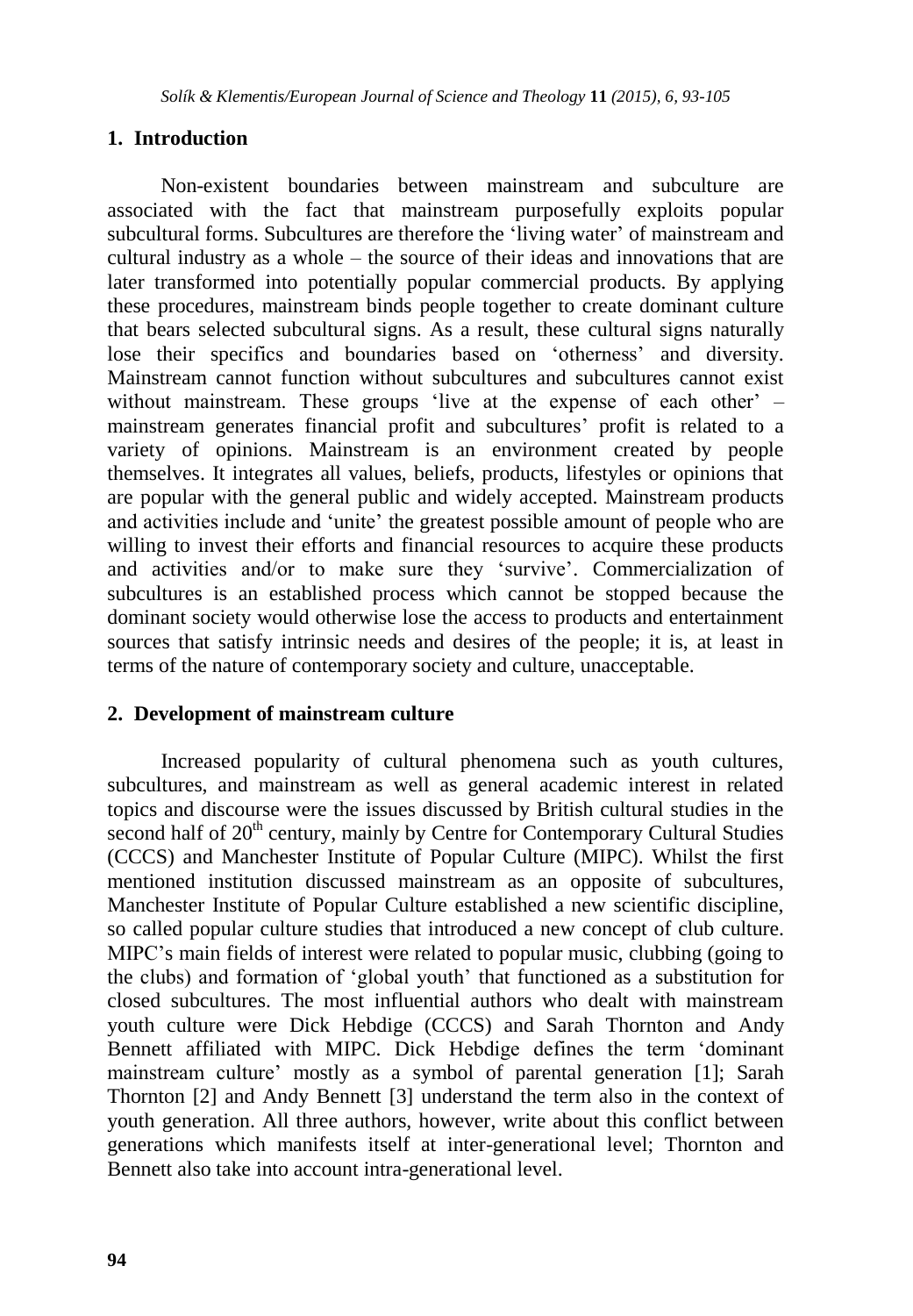Hebdige"s most influential text *Subcultures: The Meaning of Style* established terms such as style and bricolage. Style is a term that defines practices of youth subcultures which include a transformation of meanings based on turning goods into cultural signs. This transformation relies on an active bricolage, i.e. on a comparison of – originally not related – signified objects which are created to produce a new meaning [4]. Basically, it is a process of creating something new by using already existing materials. Hebdige sees style and bricolage as manifestations of subcultural resistance against dominant adult culture.

Sarah Thornton analyzes club culture as an opposite to mainstream by using the concept of "subcultural capital". Her book titled *Club Cultures: Music, Media and Subcultural Capital* defines subcultural capital as a matter of taste (mostly in the context of fashion and music). On the other hand, Thornton does not determine mainstream as a communication space that excludes the youth but rather as a dominance of popular culture which suppresses both authenticity and cultural taste. Andy Bennett reflects on urban club scene and sees it as an opposition against mainstream (popular) music scene. His key text *Subcultures or Neo.tribes? Rethinking the Relationship between Youth, Style and Musical Taste*, discusses the relationships between youth and music style as one of the main actors in the merging fields of mainstream and subcultures.

Generally speaking, mainstream articulates a universal, commonly shared stream of ideas, values, and beliefs which is accepted by the majority of society [5]. Respecting this context, thinking may be understood as a common view that refers to similar concepts and processes including recognition, feelings, consciousness and imagination [6]. Mainstream is, mainly for this reason, seen as a synonym of normality and normalcy, as something typical – the mean, average, formality. The term "mainstream" is often associated with artworks (mainstream music, literature, fashion and production) [7]. We may conclude that mainstream is common, usual and normal in the broadest sense. It is something familiar to the masses of people, something generally (and publicly) available [8].

The term "mainstream" is mostly related to the notions of mass and popular culture, i.e. to types of culture typically disseminated by the mass media. Subcultures and underground cultures contradict mainstream [9]. Mainstream is a synonym of conformity which, together with norms, habits and compliance with rules of a specific group function as a tool for integration of individuals who see such a 'membership' in the given group as very important [10]. From these reasons, if we consider the wider scholarly awareness of mainstream, main cultural stream opposes individuality [11]. Douglas Harper"s online dictionary even mentions a term "sheeple" whose meaning is similar to Slovak pejorative expression (human) "herd". Such a notion is meant to characterize people who do not stand out from the "herd", often blindly follow the others and do not try to be original. However, mainstream is a multi-dimensional space that does not position conformity, homogeneity and dominant cultural elements against creativity, heterogeneity and subcultures – it rather combines all these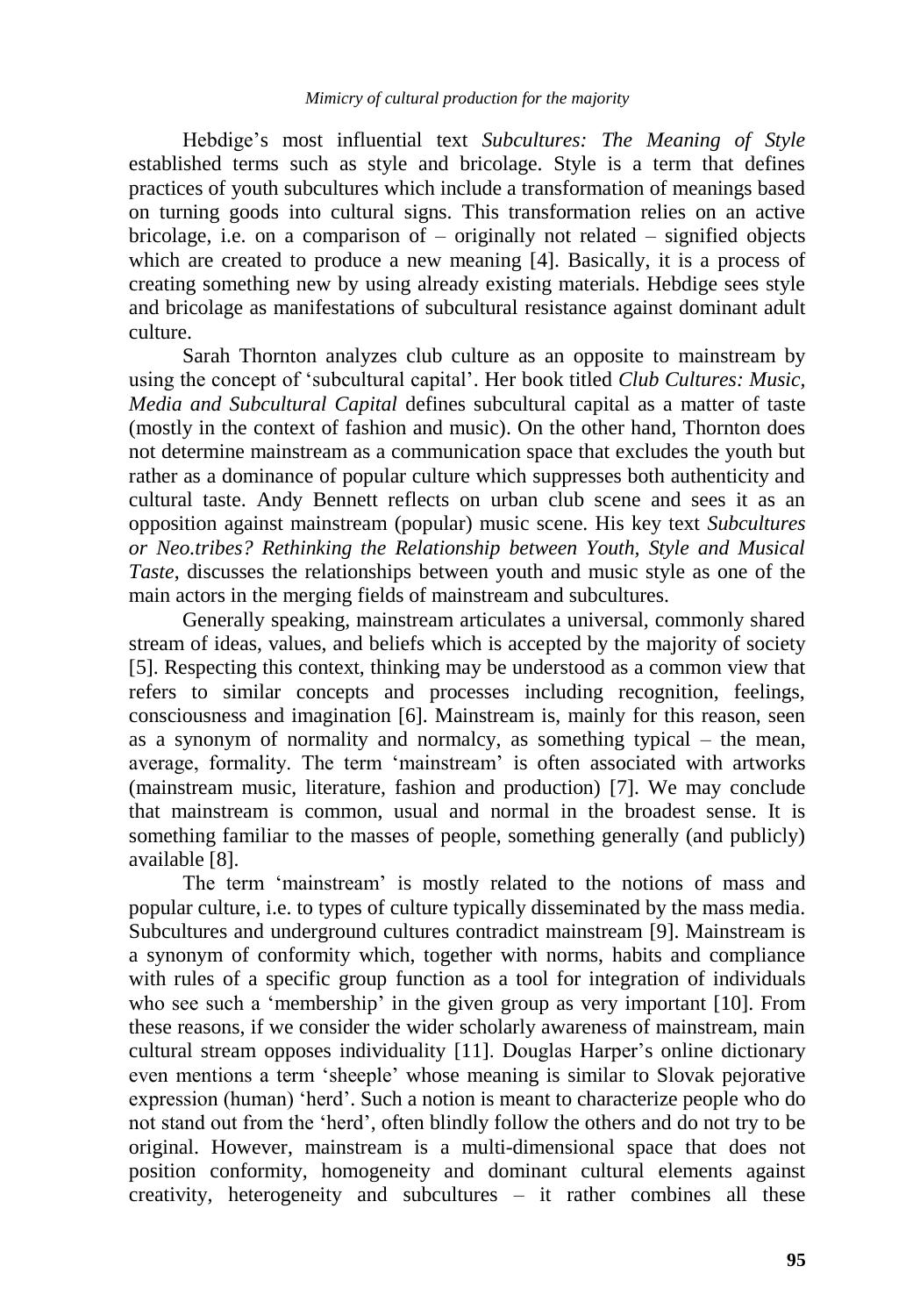components. The first combination refers to a space shared between generations, the second synchronizes homogeneity and heterogeneity and the third is related to a parallel fortification of conformity and creativity [12]. Essentially, mainstream is a space which allows the creation of new ideas, conceptions, and stories which are typically based on their older versions in order to be sold repeatedly, increase comfort of the consumers, and offer new experiences. Pyšnáková also defines mainstream as a space that is shared by generations. This way of thinking is related to the presumption that mainstream (as a set of norms, values, and opinions respected by the majority) is preserved within generational transmission, it is allowing us to ensure relative stability and endurance of the society. Mainstream was increasingly getting into connection with popular culture as its synonym throughout the past century. It is necessary to mention the notion of so called post-subcultural perspective that, in order to avoid using the term "subculture" in the context of bringing people together, works with terms "club cultures" and "neo-tribes". The mainstream youth expresses itself by experimenting with clothes and haircuts and by listening to both popular and alternative music. This kind of culture, unlike subcultures, is relatively compliant with the dominant culture.

#### **3. Mainstream as a basis of popular culture**

Various representatives of Manchester Institute of Popular Culture have criticized Centre for Contemporary Cultural Studies for not analyzing motivations of youth that has adopted various subcultural roles from either simple forms of entertainment or on a basis of a uncertain desire to "be 'in' or cool for a while". Some authors observes the fact that most teenagers and adolescents who originally used to be (or still are) members of the working class often choose between various subcultural groups, change their cultural identity [13] and generally they are not interested in the long-term membership [14] but rather seek a certain form of game that imitates the long-time affiliation [15]. Steve Redhead, David Muggleton and other representatives of cultural studies see the term "subculture", defined as the name for groups of young people and their relationships in the context of styles, music genres and identities, as insufficient. These authors thus associate their research problems with the notion of youth club culture which is more suitable for the wide spectrum of specific styles and streams [16]. Sarah Thornton is one of the authors who deal with so called club culture. The club culture is, from this perspective, taste culture based on shared tastes, mostly in the context of music. Thornton differentiates the youth club culture from other cultural forms by taking into account the criterion of authenticity [2, p. 112]. Club culture and art world are, from this point of view, seen as an opposition against mass culture. According to the author, many artists are afraid of so called "trickle-down effect", of an imitation of higher class´ fashion style performed by lower classes. Prices of goods and products related to the given style therefore decrease [17]. Such an effect is periodic since the system is constantly looking for symbols [18] that distinguish higher classes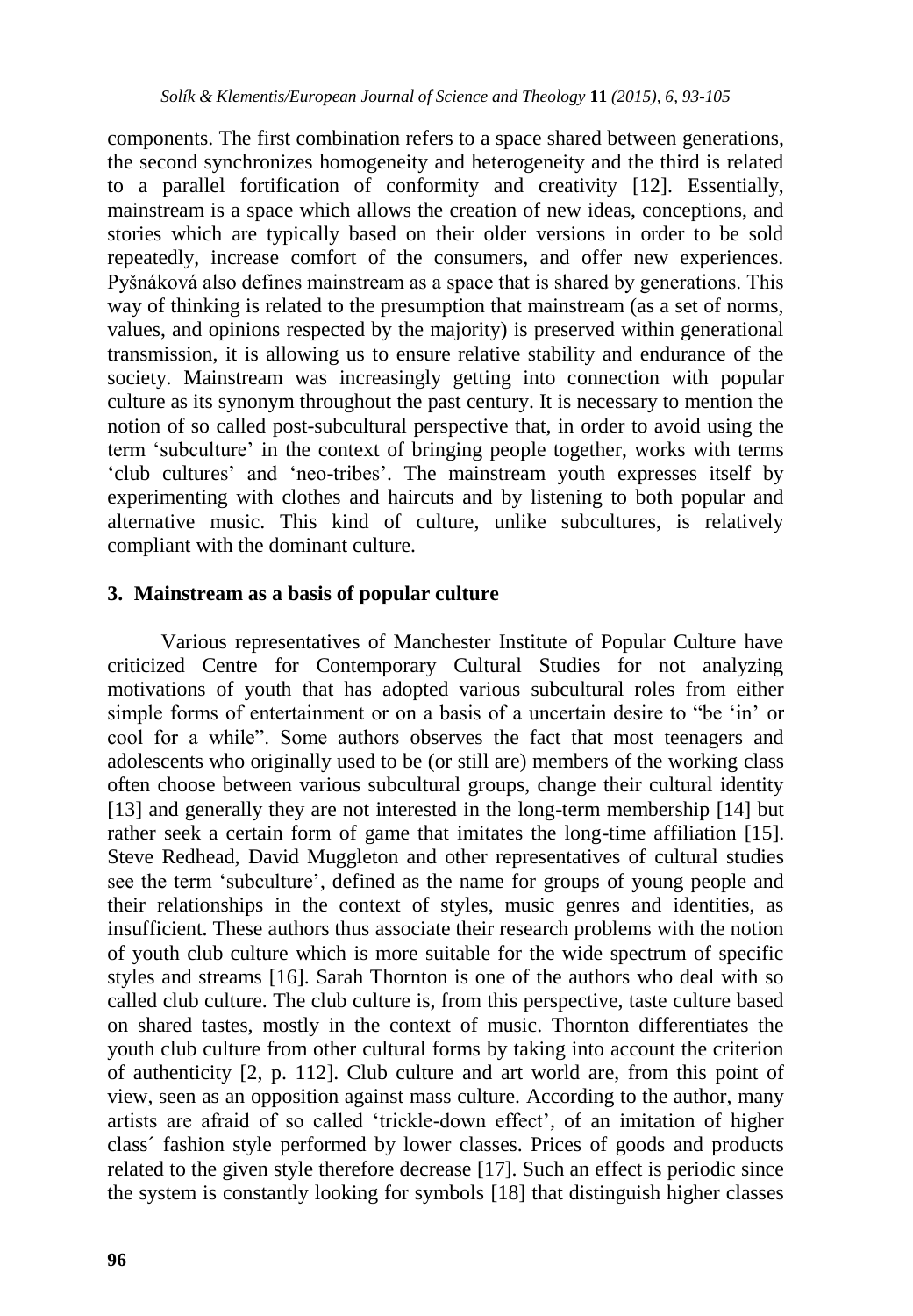from lower and for symbols that, other way round, help bind these classes together [19]. Sarah Thornton, however, does not see the real threat in the fashion imitation but rather in popularization of underground subcultures and their transformation into mainstream pop hit parade which eliminates the original authenticity. The notion of club culture implies that various patterns of music consumption are intertwined with the common taste in music. Media are able to popularize the club cultures to such an extent that they eventually turn into commercial articles [20]. Since club cultures often inspire fashion and especially popular music industry, we can encounter many people who, at least outwardly, express elements of a subcultural membership – on the streets, in the clubs or in other public places. Whether these elements include haircuts, clothes or make-up, it is interesting that one style always prevails over the others [21]. Mainstream symbolizes a stream that is based on dynamics and versatile inclination. This fact basically proves the existence of mainstream youth that periodically adopts various elements of subcultures which are, at the moment, the sources of their inspiration or admiration.

Authenticity is thus a way by which club cultures differentiate themselves from the mainstream culture. Sarah Thornton observes this kind of differentiation mostly through music. The author sees the club culture from the viewpoint of variety of music styles – as very varied. The feeling of exclusivity and authenticity, however, makes it unified. Exclusivity is transformed via the presence of DJs who offer an authentic experience right on the spot (a momentary music composition). From the clubbers' perspective this kind of music is always original and does not lose its aura. Walter Benjamin understands 'aura' as a relationship between a feeling and an aesthetic experience [22]. Mainstream creates a network of music CD production, radio stations and their recipients, thus consists of those who do not receive the authenticity of music and experience because they do not listen to it directly in the clubs. The given concept is associated with media construction of the subcultural rebellion [2, p. 137]. Sarah Thornton also takes into consideration the media influence. She is aware of the connection between media and dominant ideology and discusses media as a tool of mainstream, i.e. popular culture. Positive "medialization" of a certain music style is defined as the end of the subculture – as total incorporation of popular culture into mainstream. These remarks are followed by many discussions on media representation of the issues of mainstream and nonmainstream youth culture. From this point of view, subcultures are nothing but media constructs that are later perceived as "the right ones" by young people. Applying such a perspective, Thornton addresses another deficiency of subcultural theory, namely the inadequacy of using subcultures as an objective sociological concept.

The creative element of mainstream culture is a tool that enables to adjust structural inequalities encountered by most young people. It is the space for those who are searching for the way of expressing their uniqueness but do not feel the need for opposing the dominant values [23]. Miles believes that young people always have been – to some extent – a part of dominant culture, mostly in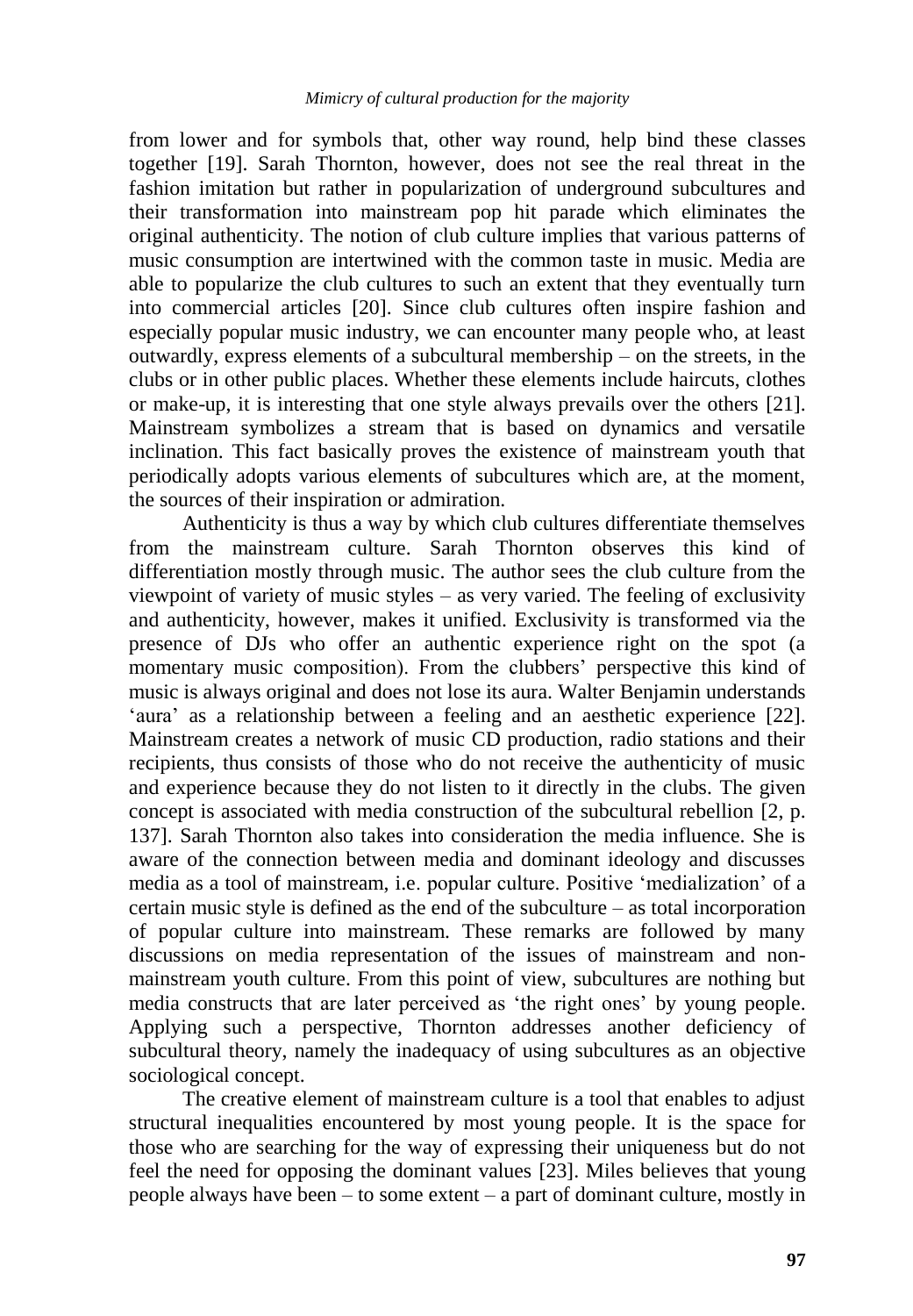relation with consumption. Instead of being rebels, these people are willing to act in compliance with the dominant establishment. This willingness to adapt and arbitrarily realize one´s own meanings strengthens conformity which is the characteristic element of mainstream. "Most young people do not have anything to revolt against. In this context young people are independent in terms of their opinions and at the same time, paradoxically, they are also conformists because they live in the world that increasingly exposes individual experience to surrounding influences and does so more and more homogeneously" [24].

#### **4. Mass and popular culture as synonyms of mainstream**

It may seem that the cultural forms in question represent the same range of experiences but the opposite is true. Yes, they have many aspects in common but there always are hints that allow us to use the right term in context of a specific situation. "Mass culture and popular culture are not synonyms," claims Barker [4, p. 113] and explains that, generally speaking, those critics who place emphasis on the production aspect of culture tend to use the term "mass culture". Those who point out the processes of cultural consumption prefer the notion of "popular culture". Alexander Plencner"s text titled Mass Culture and Pop Culture as Cultural Systems addresses these issues and determines mass culture and popular culture in the context of culture as a whole. His understanding of mass culture defines the cultural sphere in question as a set of stories, ideas, information, and visions that create content typical for mass communication channels and meant for the mass audiences. Mass culture"s origins, according to the author, are related to the processes of urbanization, industrialization and creation of middle classes within the society that communicates mostly through mass media [25]. Popular culture is, however, mostly created by forms of entertainment which are watched, read or attended by masses of people. Plencner claims that popular culture is, comparing to mass culture, a broader category since it is not limited to the mass media production. Its consumers are 'members of mainstream'. One of the most typical aspects of popular culture seems to be the fact that it is the most widespread symbolic culture of our times which offers pleasure and conformity for everyone. Its field of activity involves reflecting on "everydayness" and influencing human lives. Both mentioned cultures began to form along with the middle classes and, step by step, they have created specific conditions for modern ways of spending free time.

Mass culture has been determined by comparison to earlier cultural forms, e.g. to traditional folk culture that originates from the folk creativity and usually precedes mass media and mass cultural production (or it is not dependent on them). "Original folk culture that expresses itself through folk clothes, habits, songs and dances started to be discovered throughout the whole Europe in  $19<sup>th</sup>$ century (sometimes for reasons linked to increased nationalism, another time as a part of the cultural movement based on folk crafts and romantic reactions to industrialism), thus at the same time when it quickly vanished due to dynamic social changes." [26]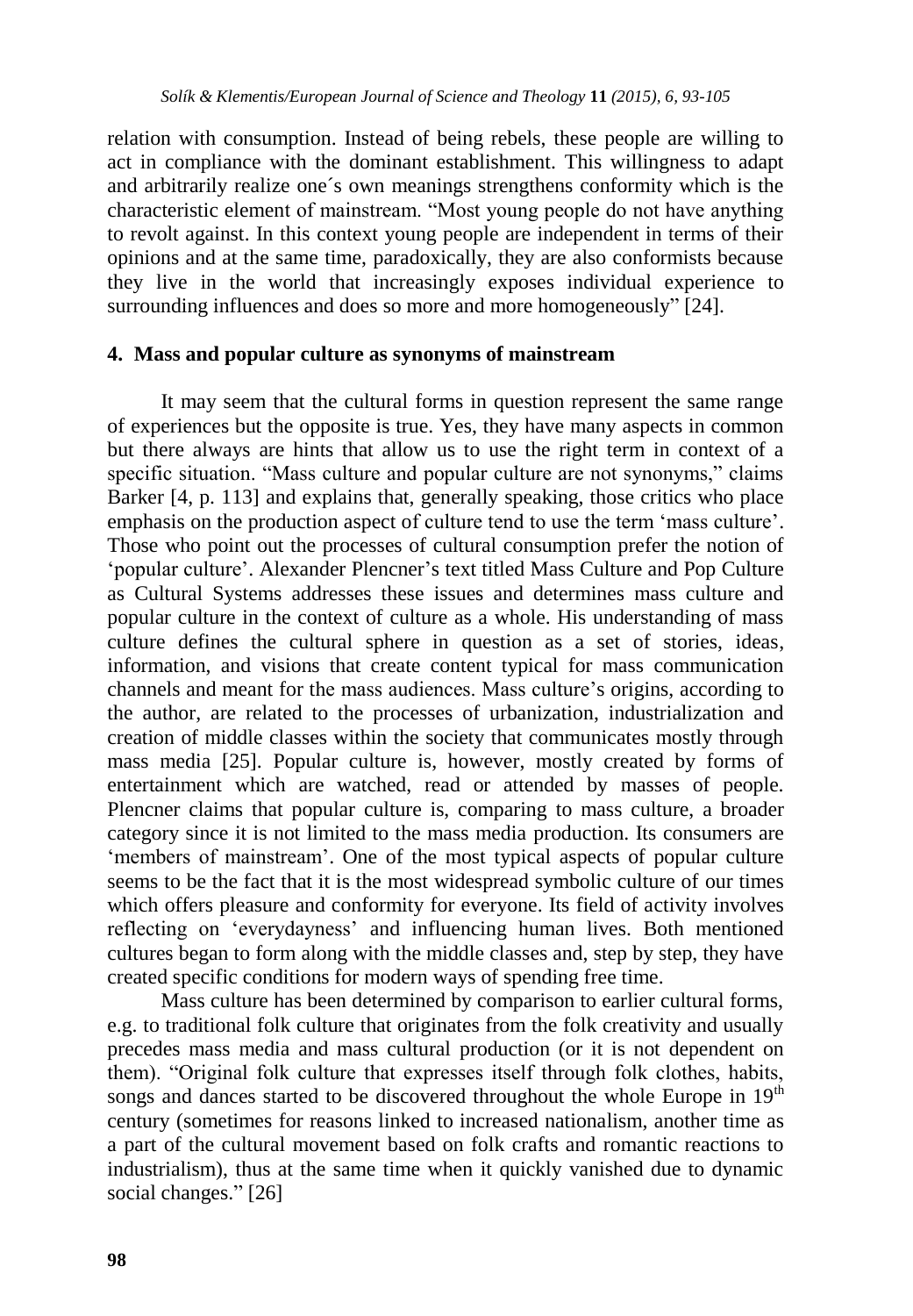Folk culture began its formation unwittingly; it used traditional forms, materials, and topics and was usually fully integrated into the everyday life. Critics of mass culture often regret the loss of integrity and simplicity of folk art. The first "users" of mass culture were also members of the new urban working class in the Western Europe and the Northern America. There is no doubt that mass media themselves offered some streams of generally attractive culture and – at the same time – adjusted other cultural streams to the conditions of urban life in order to fill the emptiness created by industrialization. According to McQuail, such critics see these processes only as a cultural loss. Traditional way of life was suppressed by much faster urban life, the amount of social activities increased very quickly. Plencner states that precisely in that era mass media began to function as a helpful tool for social integration since they disseminated information meant for anonymous and collective recipients – the mass [25, p. 188]. The term "mass communication" has been used since late 1930s. The ideas of mass society – along with the first critical conceptions of mass culture – were introduced shortly after the end of The Second World War.

Phenomenon of kitsch began to appear in  $19<sup>th</sup>$  century, in association with mass culture. The first cultural critic to offer the term´s thorough definition was American author Clement Greenberg who wrote the essay titled *Avant-garde and Kitsch* [27]. The author claims that creation of kitsch assumes the existence of mature and highly developed cultural tradition. Kitsch profits from its discoveries even though it does not bring anything original. It rather offers a spectacle in a form that does not expect the audiences to take personal stances. Greenberg defines the specific aspects of kitsch as efforts to achieve instant emotional affects, fulfil aspirations of universality, and perform exploitation of previously successful characteristics and forms. Zygmunt Bauman has come with an idea that mass culture is caused by mass media. However, he also states that mass media are (and were) just a tool for formation of tendencies that would otherwise result from the increasing homogeneity of nations. The phenomenon of mass culture is, in Bauman"s opinion, just a more universal, standardized culture [28]. The process of standardization of culture is (and really has been) influenced by various aspects of mass communication, mostly by dependence on the market, domination of large corporations and employment of new technologies within the processes of cultural production. Such an attitude to mass culture can be seen as one of those which are quite unbiased. On the other hand, mass culture was widely criticized by Frankfurt School. It involved a group of German intellectuals affiliated with The Institute for Social Research at the Goethe University in Frankfurt am Main, founded in 1923. The authors claim that the formation and development of mass culture are associated with the phenomena of so called cultural industry – mass industrial production of goods meant for consumption during free time. The term "cultural industry" was first mentioned by Theodor W. Adorno in his book titled *Dialectics of Enlightenment* [29]. Adorno stated that film, radio broadcasting, cartoons, jazz music and illustrated magazines were all forms of the cultural industry with antienlightening consequences. According to the author, the essential aspect of the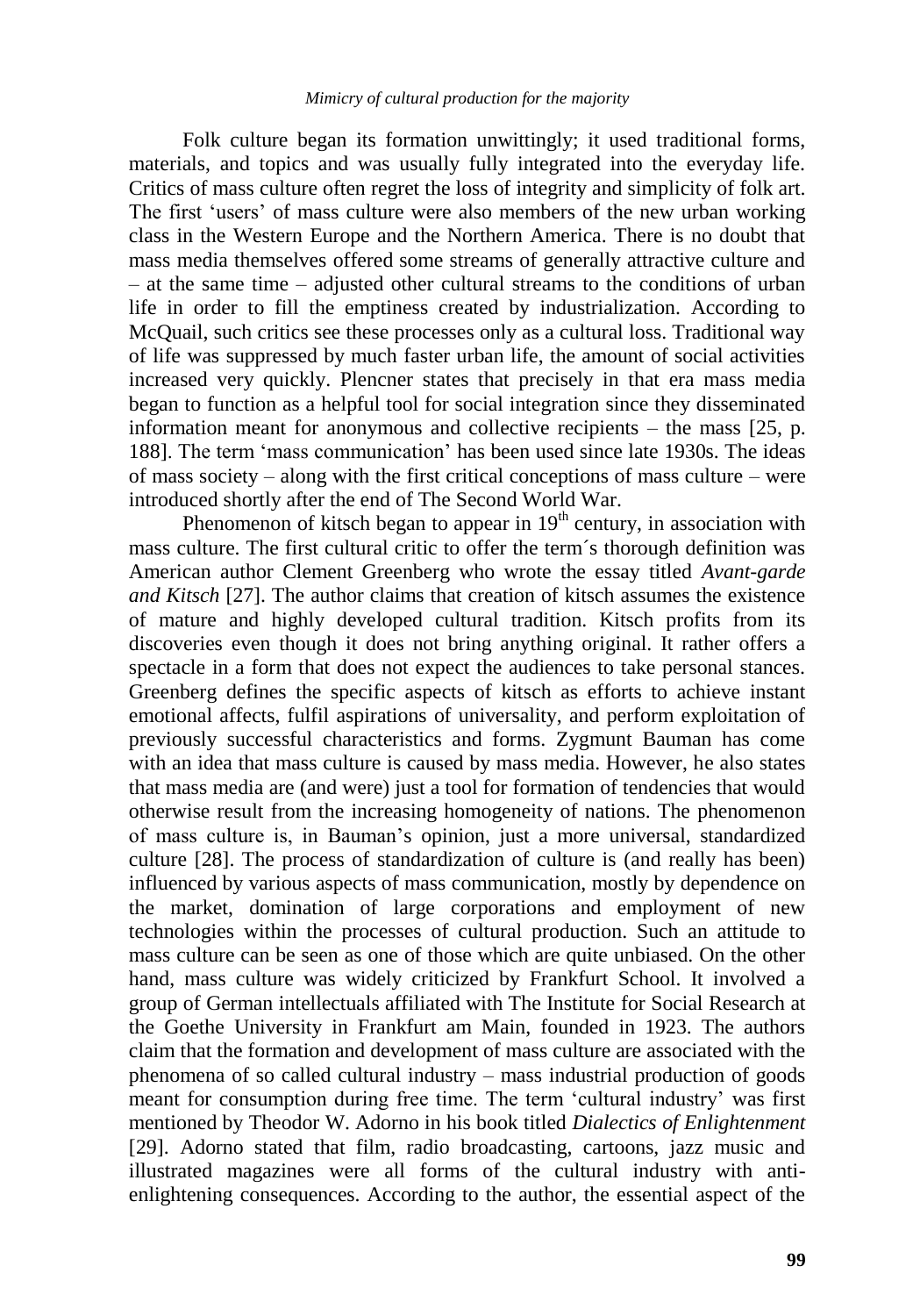cultural industry was not meant to provide any liberation from social pressures but rather maximization of profit. The cultural industry represented and supported contradictions of enlightenment, liberation and authenticity. Using the cultural industry, the society controls individuals by the products of culture, advertising, mass communication and media. The cultural industry therefore, on the one hand, satisfies the needs of mass man but, on the other hand, it also creates those needs. The key element of the cultural industry is commodity. Commodities are cultural products that aim to generate profit on the market by turning ideas into goods. According to Plencner, Adorno and Horkheimer criticized the cultural industry"s tendency to support consumerism and reduce individuals to mass consumers.

Theodor W. Adorno also states that the industrially produced culture is intertwined with advertising. He critically remarks that advertising prevents us from distinguishing between the cultural industry and practical life. Its aesthetic character thus becomes a "gold leaf" transmitted by advertising and absorbed by the advertised goods. Adorno´s arguments claim that works of art are perceived as artistic only intermittently. They become their own "substance" and act as a form of reproduction technique as well as a form of presentation and distribution of something real. Adorno also addresses the issue of specific products. He observes that such products are divided into episodes, adventures, not into acts. Quality content is replaced by sensations and shocking spectacles. The basis of this production strategy lies in weak memory of the consumers and no one is expected to remember anything; the only important thing is the product which is being offered at the moment. Plencner talks about two peaks reached by mass culture during the past century – the first one is related to 1920s and development of film and radio, the second is situated to 1950s and associated with development of television broadcasting. He also offers examples of mass cultural products such as folk novels, popular music, comics, commercial movies, television drama series or cheap reproductions of artworks.

In 1953, cultural critics in the United States of America started to discuss elite and low culture and kitsch. These considerations were deepened by American journalist Dwight MacDonald in his article titled *A Theory of Mass Culture* [30] where he states that mass culture is made of products and goods meant for mass consumption – it abuses the needs of masses to cumulate profit. Another world-renowned author who deals with the issue of mass culture is Italian semiotician Umberto Eco who expresses an opinion that the typical aspect of mass cultural products is homogenization and the fact that, despite its generally negative character, it may offer significant positive effects (e.g. reduction of prejudices related to other nations, races, cultures). The arguments of Canadian philosopher and literary scientist Marshall McLuhan also aim to discuss the issues of mass culture. His (probably) most influential work, *Understanding Media: The Extensions of Man*, introduces the term "mass man" [31]. Mass man is defined as a final product of the whole system of mass culture. Mass culture was forced to the audiences externally and created a kind of "shared consciousness" inside them. Mass man is a part of the media audiences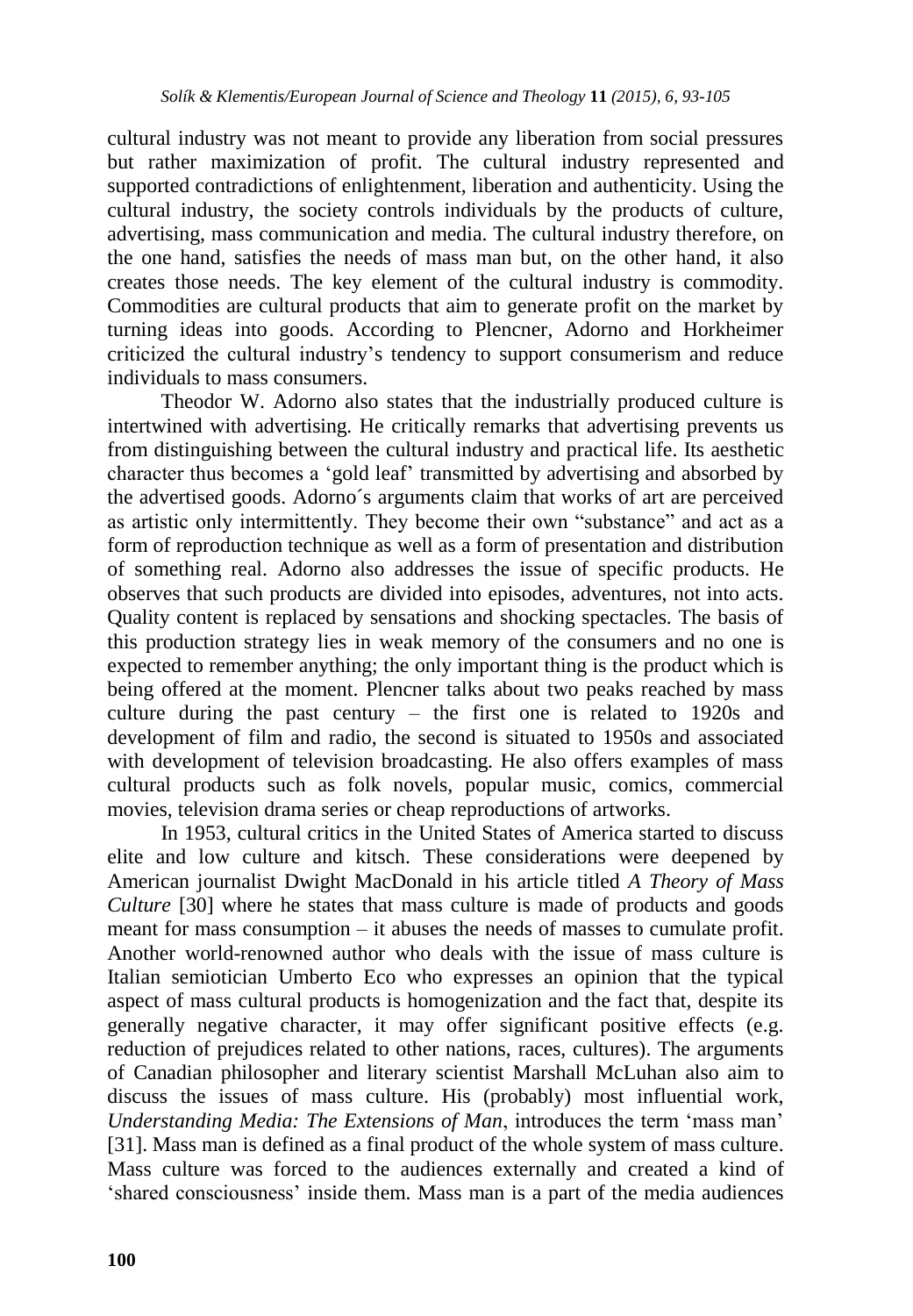that were formed as outcome of the new functions of mass media. This notion also inspired McLuhan to elaborate the concept of "information society". Such development tendencies of the media theory result in the need for distinguishing between the terms "crowd" and "mass" since mass culture would not be able to function without them. These notions were once seen as synonyms but the emergence of mass communication later lead to their appropriate separation. The basic difference is related to the fact that "crowd" can be specifically determined in terms of space and time.

Late 1960s brought a whole new approach to mass culture critique that significantly influenced further development of the cultural theory. Previously preferred critical discussions on aesthetic value of the industrial cultural production turned their attention to studying media texts and meanings, subcultures and audience behaviour. Popularity quickly joined the mass character of the industrially produced culture and became another typical aspect of the cultural industry, now called "show business". As a result, the theory of mass culture was partly replaced and further developed through the notion of popular culture.

## **5. Popularity in popular culture**

The following text works with the previous arguments and focuses on the modern phenomenon of popular culture by discussing its elements and the fact that this form of culture may be seen as a certain combination of mainstream, subcultures, popularity and people. The outlined field of interest also has to follow the potential which helps many cultures transform into mainstream. The issue of determination of popular culture has been addressed by many philosophers and sociologists.

The term 'popular' is related to the acronym 'pop' that has been used since the second half of  $20<sup>th</sup>$  century. This abbreviation was originally mentioned in 1956 by artist Richard Hamilton. His collage included the following text: "Just what is it that makes today"s homes so different, so appealing?". Formulation of the term "pop-art" followed shortly afterwards and was first used by English art critic Lawrence Alloway who stated that the term pop-art referred to artworks that celebrated materialism and consumerism and tended to work with images taken from the mass media, advertising products or goods intended for immediate consumption [32]. Pop-culture is a complex of behaviour elements and experience which may be identified mostly within the sphere of spending free time, especially in case of the societal majority. It is necessary to point out here that the key difference between mass culture and popular culture is associated with popularity. These two cultural forms are not identical because mass culture is directly dependent on the means of mass communication and popular culture also involves many forms of expression that do not have to be produced by the mass media, e.g. slogans on T-shirts, dance moves, fashion trends, haircuts as well as quotations of popular people that have made their way into communication practices of the common people. Plencner states that mass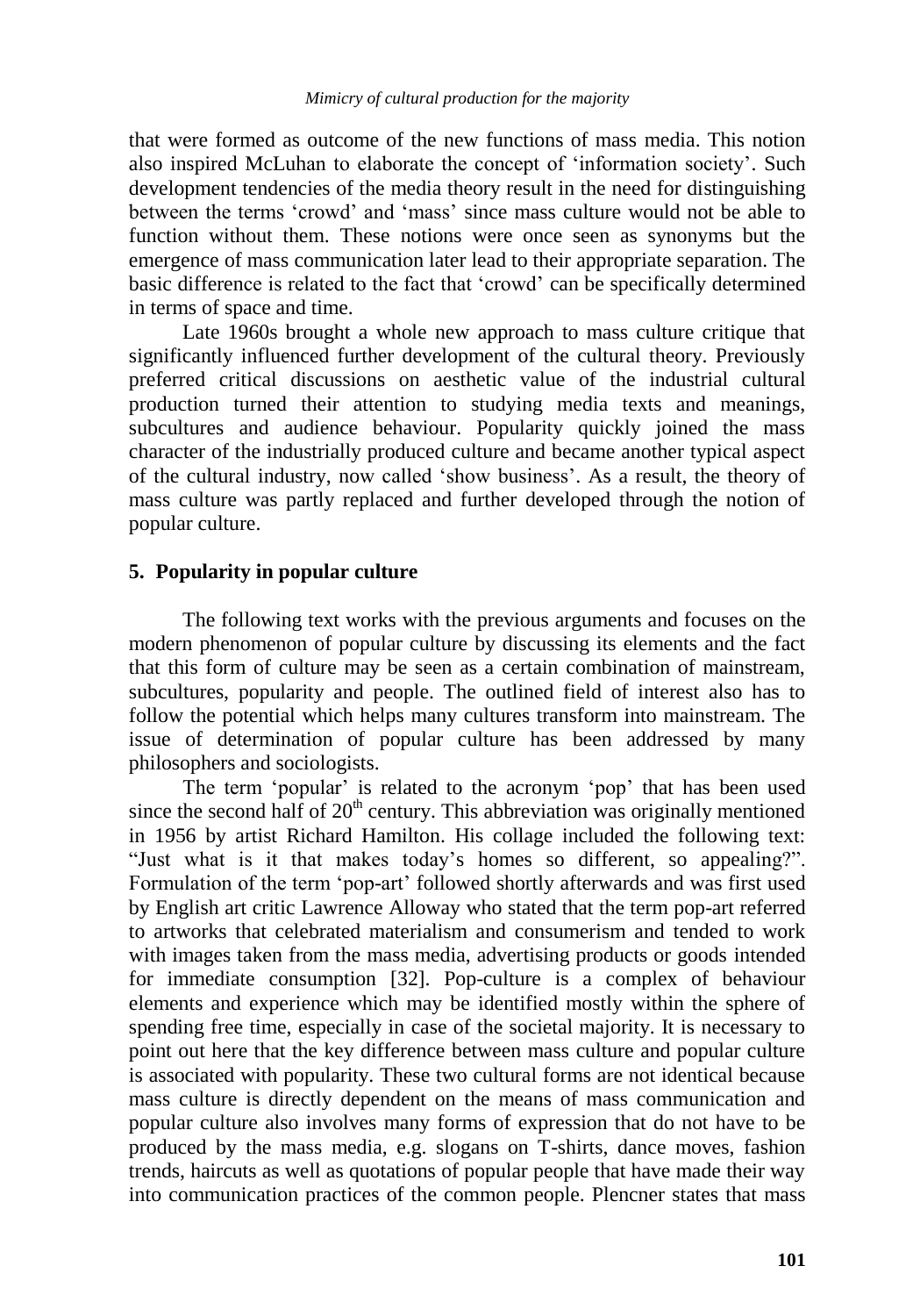culture is, actually, just a part of the broader sphere of popular culture [25, p. 202]. Juraj Malíček discusses the issue of differentiating between mass and popular culture from both qualitative and quantitative point of view [33]. He favours the term pop-culture and believes that the synonymic connection with the term mass culture is quite problematic. According to the author, mass culture is related to quantity (mass) while pop-culture is associated with quality. Australian media theorist and pioneering critic of popular culture John Fiske claims that popular culture is not created by the cultural industry but rather by the people [34]. Fiske thus denies the definition of popularity which implies that popular culture serves only the interests of producers and distributors of cultural commodities. The author works with new notions of 'meanings' and 'pleasures' and sees them as intrinsic qualities of media texts. Any media text is a result of readings and pleasures related to its recipients. Popularity is therefore an extent to which the given form of culture is able to satisfy the desires of its consumers. Renowned sociologist Anthony Giddens defines popular culture as forms of entertainment that are watched, read or attended by hundreds of thousands, even millions of people [35]. Similar definition is offered by Slovak Dictionary of Social Sciences that determines popular culture as cultural sphere that is created with emphasis on the following goals – to be universally understandable and liked by the largest possible range of people. It involves cultural products meant for mass distribution and consumption and its structure is therefore relatively simple [36]. Other definitions of popular culture are included in Dictionary of Media Communication and Dictionary of Cultural Studies which describe popular culture as a complex of actions and experience (or media products leading to achieve them) that are evaluated mostly as trivial, not intellectually challenging, even threatening in the context of cultural taste of the majority. It (popular culture) is not just about messages that are often produced, distributed and consumed through information technologies; it is rather a whole complex of objects and ideas that have become a part of everyday life. Dictionary of Cultural Studies states that the term popular culture, after establishment of elite culture canon, traditionally refers to the cultural forms that do not fit into the mentioned canon and/or to the mass-produced commodity culture of consumer capitalism. Popular culture may be seen as a set of meanings and practices that are employed by … the audience in the moment of consumption [4, p. 145]. Plecner discusses typical aspects of popular culture. Firstly, he mentions the fact that popular culture is the most widespread symbolic culture of our time; it offers pleasures for everyone, reflects on everyday reality, and influences human lives [25, p. 203].

Popular culture also disseminates various ideas, confirms dominant opinions and stereotypes [37], and encourages formation of new subcultures [38]. Sources of popular culture include the institutions and corporations which produce various cultural materials [39] (music industry as well as film, television and radio companies). These are all parts of the entertainment industry which is also called 'show business'. At present, one of the mentioned questions and issues still remains open – the unequal approach to popular and elite culture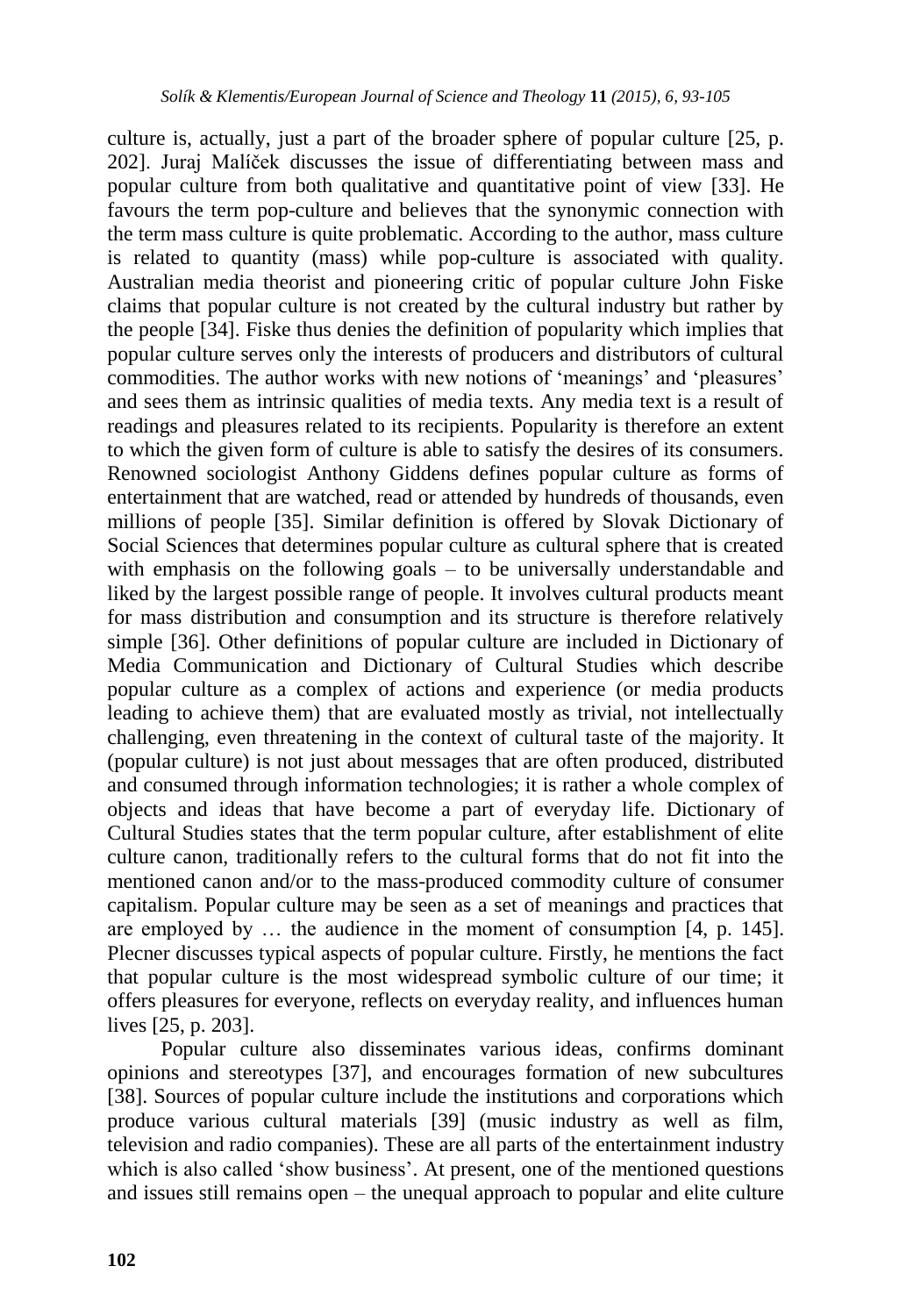[40]. The main problems related to popular culture involve its generally low aesthetic quality [41], commercialization and conformity [42]. Moreover, subcultures are no exception here – they used to strongly oppose against mainstream and commercialism only to become a part of mainstream themselves.

Our previous argumentation mentioned definitions of popular culture in the context of mass cultural production. The following part of the text will articulate the issue of popular culture by adopting John Fiske´s viewpoint. The author, besides stating that popular culture is, in fact, "culture of the people", also argues that it is created within communication space which merges the products of cultural industry and everyday life. As Fiske says, the users are not offered popular culture by force, it is created among them. Popular culture is an art of working creatively with materials provided by the system [34, p. 25]. The users re-create these materials in order to produce their own popular culture. Fiske often uses the term "people". He further specifies the users of popular culture as consumers and audiences.

Fiske elaborates other relevant terms, e.g. dominant ideology and experience of subordination or helplessness of the majority of users in relation with common characteristics of the largest spectrum of people. The economic needs of producers seem to be identical with the imperatives of social and ideological control that dominate the cultural system. Cultural commodities are therefore tools for centralization, control, "massification" and commoditization [34, p. 28]. Sticking to this opinion, Fiske addresses the issue of promoting cultural products in a similar manner. He claims that no advertising product is able to imply the full cultural meaning of the advertised product. Popular culture contents circulate in three different forms  $-$  as 'primary texts' (original cultural products), "secondary texts" (advertising, the press, information, reviews and critiques), and "tertiary" texts (conversation, ways of dressing, housing and shopping, adaptation of dance moves seen in music videos, etc.). Fiske also notes that the pleasure related to contacts between people and products of popular culture is not included in the cultural products themselves but the feeling is expressed in the moment of their use, reception, experiencing. Pleasure associated with popular culture has sensual, even physical nature. The users may experience it as pure physical pleasure, i.e. delight related to either encountering cultural products and entertainment forms or creating their own meanings. Fiske sees these pleasurable experiences as the basis of creating a space of freedom and self-realization which is meant for subjugated social classes.

#### **6. Conclusions**

Products of popular culture must reflect on everyday lives of their users – if the users do not "find themselves" in popular cultural products, these products will not be able to gain the status of popularity. The power of popular culture lies in the numbers of its users who are given a chance to independently construct their own social identities. Popular culture is also a source of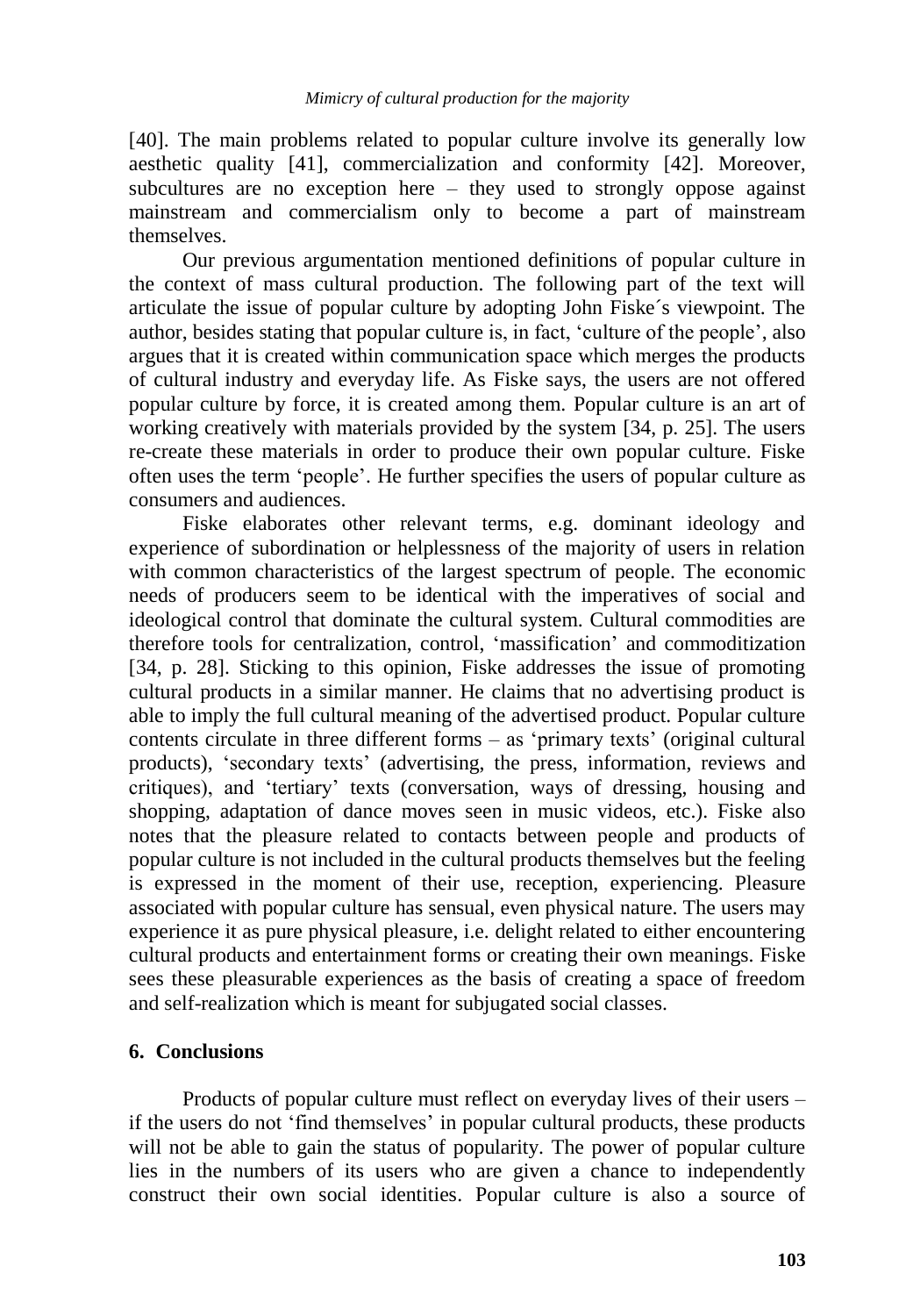inspiration, an impulse leading to certain transformations of one´s own social situation. Both popular culture and mass culture can be seen, if we take into consideration their mass production, as two different understandings of one industrially produced culture. The key difference between them is related to the phenomenon of popularity that cannot be created by employment of – whatever advanced – production technologies. The users always choose the products that will become popular and will serve them as sources of pleasure and fulfilment of their intrinsic and physical needs.

Popular culture thus serves the interests of both its producers and users. On the one hand, it fulfils the economic needs of mass media and producers in the cultural industry. It is quite understandable that the more users buy a specific product or attend a particular event, the more profit the producers gain and the more popular the product is. On the other hand, we have to take into account the users´ point of view and their needs. To them, cultural products are "raw materials' that help generate feelings of pleasure or encourage fulfilment of cultural absence. Popular culture is typical for its ambiguity which is a result of social inequalities in the society. In order to be popular, cultural products have to offer relevant meanings that are suitable for people belonging to various social groups. The more levels of meanings such cultural products and forms of entertainment offer, the more likely the will become popular.

## **References**

- [1] D. Hebdige, *Subculture: The Meaning of Style*, Routledge, London, 1979, 188.
- [2] S. Thornton, *Club Cultures: Music, Media, and Subcultural Capital*, University Press of New England, Hanover, 1996, 73.
- [3] A. Bennett, Sociology, **33(3)** (1999) 599-617.
- [4] C. Barker, *Slovník kulturálních studií (Dictionary of Cultural Studies)*, Portál, Praha, 2006, 13.
- [5] H. Pravdová, Communication Today, **2(1)** (2011) 6-24.
- [6] J. Radošinská and J. Višňovský, *Aktuálne trendy v mediálnej kultúre*, Faculty of Mass Media Communication, Trnava, 2013, 154.
- [7] M. Ballay, Slovenské divadlo, **59(3)** (2011) 235.
- [8] H. Pravdová and J. Radošinská, Eur. J. Sci. Theol., **9(6)** (2013) 169-178.
- [9] J. Radošinská, Communication Today, **5(1)** (2014) 11-27.
- [10] M. Solík and J. Mináriková, Communication Today, **5(2)** (2014) 21-31.
- [11] M. Solík, Filos. Cas., **62(2)** (2014) 203-216.
- [12] M. Pyšnáková, Sociální studia, **4(1-2)** (2007) 237-250.
- [13] M.Solík and J. Laluhová, Human Affairs, **24(4)** (2014) 481-491.
- [14] S. Gáliková Tolnaiová, *Anthropological risks and the form that evil takes in the electronic media*, in *Contemporary images of evil*, M. Jozek (ed.?), Wydawnictwo Naukowe Universytetu Pedagogicznego, Krakow, 33-55.
- [15] S. Gálik, *Filozofia a médiá. K filozofickej reflexii vplyvu médií na utváranie (súčasnej) kultúry*, Iris, Bratislava, 2012, 102.
- [16] A. Bennett and K. Kahn-Harris, *After Subculture: Critical Studies in Contemporary Youth Culture*, Palgrave Macmillan, London, 2004, 208.
- [17] Ľ. Čábyová, *Marketing a marketingová komunikácia v médiách*, Księży Młyn Dom Wydawniczy Michał Koliński, Łódź, 2012.